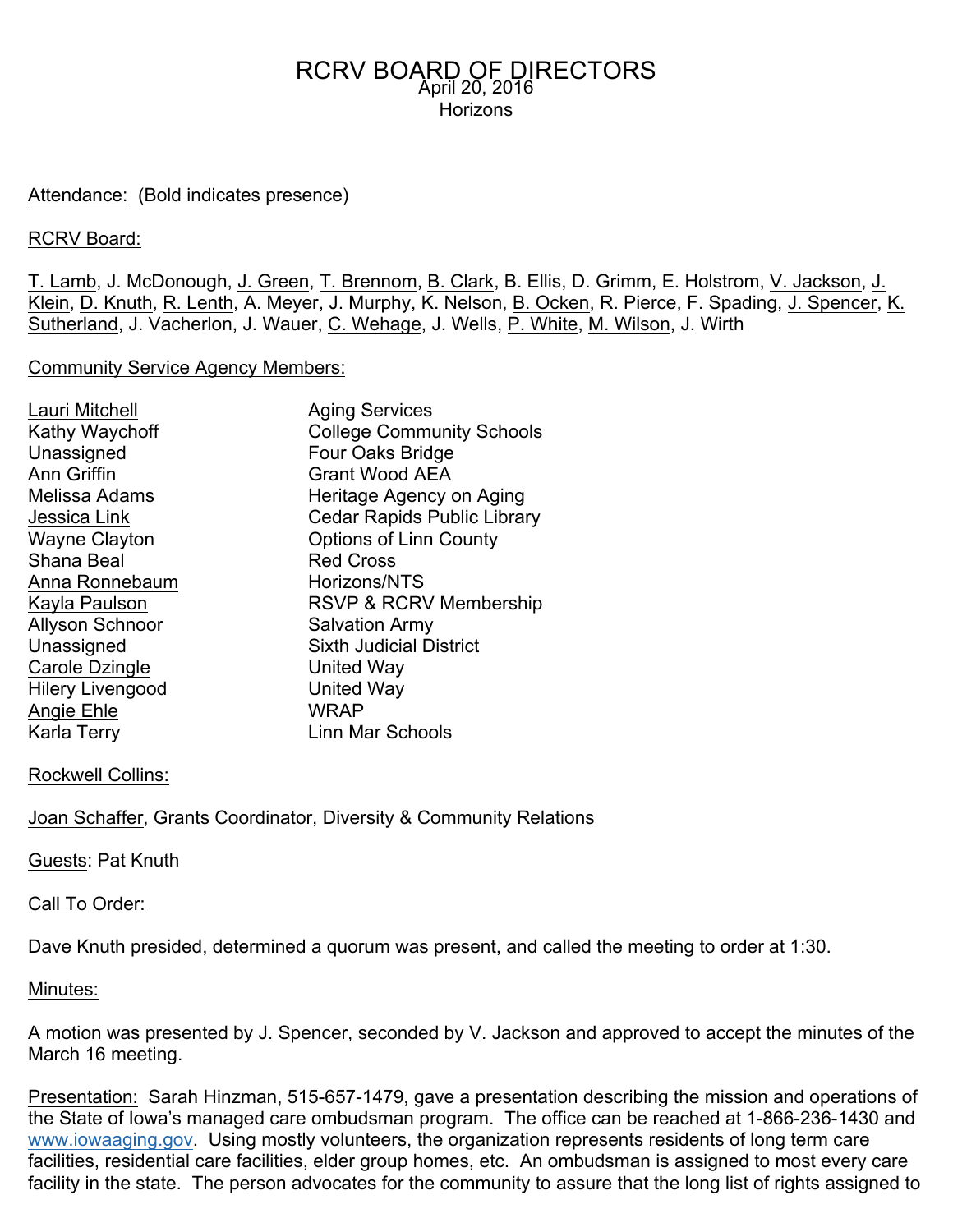Medicaid members are not attenuated. The visit today also was announcement of an ongoing need for volunteers for these positions, and questions can go to volunteerVOP@iowa.gov

Old Business: Grant awards will be made at the June meeting. The study of the mission and focus of RCRV going forward targets Thanksgiving for completion; please contact Phil White if you can help.

New Business: A request to add links to sites on our web site that represent for-profit services was received. A motion was made to reject the request, as contrary to our bylaws was made, seconded and passed.

The increasingly poor response to requests for help from non-profit organizations was discussed again. The assignment of a point person to each of our partner NPOs was reviewed. Keith Sutherland moved, and Terry Lamb seconded a motion to support this initiative.

Dave Knuth has a brief PowerPoint discussing these two bullets. Contact him if you are interested in more detail than presented here. Dave's email is bigdmk3@mchsi.com

## Partner Agency Reports

Horizons – Anna Ronnebaum: The Masters of Money program approaches; need four volunteers to help. Miniature golf for kids is the format. Horizons also needs volunteers to help with the garden.

United Way - Carole Dzingle: Programs are set for May 12,Day of Caring. United Way's annual meeting is planned for June 14.

United Way's 55+ Initiative – Kayla Paulson:

Save the Dates:

- United Way 55+ Initiative Volunteer Appreciation Breakfast will be on May 19<sup>th</sup> at Hills Bank in Hiawatha.
- We will have a United Way 55+ Initiative Night at the Ballpark on Saturday, May 21. 55+ Initiative members will be able to buy discounted tickets and are welcome to share the opportunity with friends and family. We will have a flyer going out in the mail and email soon.

RSVP grant was successfully submitted and we hope to hear back by mid-June. This provides about 70% of the funding for the 55+ Initiative.

We are exploring doing a Service Enterprise Co-hort that is just for faith-based organizations. Please let me know if you have any agencies that I should connect with.

If you are interested in connecting with new or additional volunteer opportunities in the community please contact Kayla Paulson at 319.398.5372 x 837 or KPaulson@uweci.org.

Joan Schaffer – Rockwell Collins: No report

Committee Reports:

John McDonough - Community Projects:

Terry Lamb continues to report on the meeting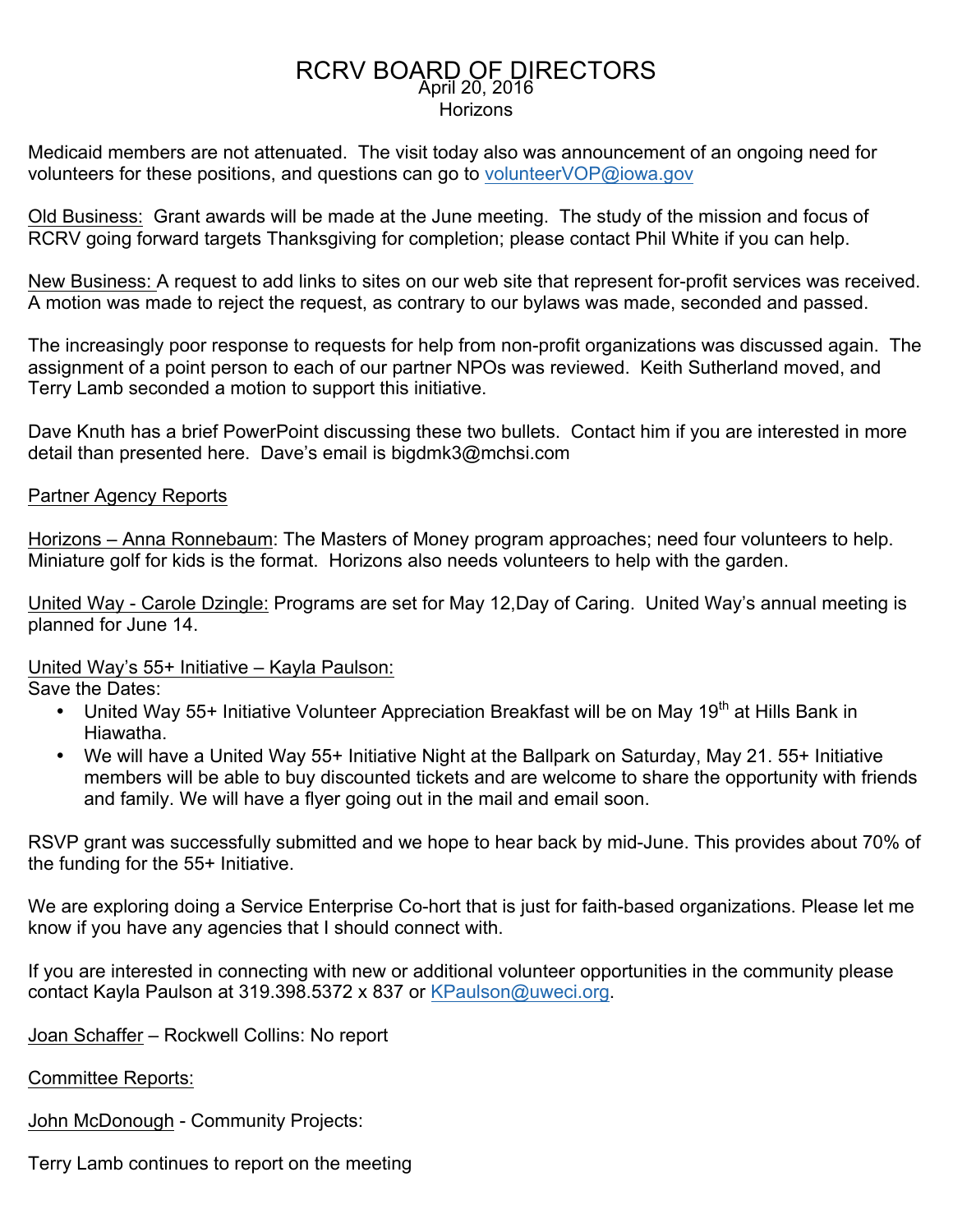Jim Klein, Bill Ellis - Data Base

No activity this month. Jim's gone this month

# Kayla Paulson - RCRV Membership Recruiting/Retention Report

#### **Stats for March 2016**

- 202 active volunteers
- 0 new volunteers
- 0 inactivated volunteer restarted
- 1 inactive volunteers terminated/inactivated
- 59 members have reported hours
- $\bullet$  1574 hours

#### **2016 Totals** (2015 Total Numbers)

- 202 active volunteers (201)
- 2 new volunteers  $(6)$
- 0 inactivated volunteer restarted (5)
- 2 inactive volunteers terminated/removed (2)
- 87 members have reported hours (151)
- 4252 hours (30,414)

# **Top 10 Jobs Supported by RCRV Volunteers in 2016 (based on Hours)**

| <b>Station Name</b>             | <b>Job Name</b>                       | Hours  |
|---------------------------------|---------------------------------------|--------|
| <b>RCRV</b>                     | Non-Profit                            | 660.35 |
| <b>RCRV</b>                     | <b>Community Project Meeting</b>      | 336.05 |
| <b>RCRV</b>                     | <b>Education Enrichment Volunteer</b> | 306.95 |
| <b>RCRV</b>                     | Tax Assistance                        | 279.70 |
| Unity Point Health - St. Luke's |                                       |        |
| Hospital                        | SHIIP Counselor - Unity Point         | 251.63 |
| Marion Food Pantry              | Operations                            | 228.00 |
| Unity Point Health - St. Luke's |                                       |        |
| Hospital                        | Volunteer Program- St. Luke's         | 196.97 |
| Jones County RSVP               | Transportation                        | 183.50 |
|                                 | Veterans Assistance/VFW/American      |        |
| <b>RCRV</b>                     | Legion                                | 177.50 |
| <b>WRAP</b>                     | <b>WRAP</b> Laborer                   | 141.60 |

### **Top 10 Agencies Supported by RCRV Volunteers in 2016 (based on Hours)**

| <b>Station Name</b>                 | Hours   |  |
|-------------------------------------|---------|--|
| <b>RCRV</b>                         | 2034.47 |  |
| Unity Point Health - St. Luke's     |         |  |
| Hospital                            | 536.45  |  |
| Marion Food Pantry                  | 257.00  |  |
| WRAP                                | 239.90  |  |
| Jones County RSVP                   | 197.90  |  |
| Mercy Medical Center                | 146.00  |  |
| <b>SCORE/SBA</b>                    | 142.70  |  |
| Catherine McAuley Center            | 110.25  |  |
| Linn County Veteran Affairs         | 95.00   |  |
| Horizons, A Family Service Alliance | 70.90   |  |